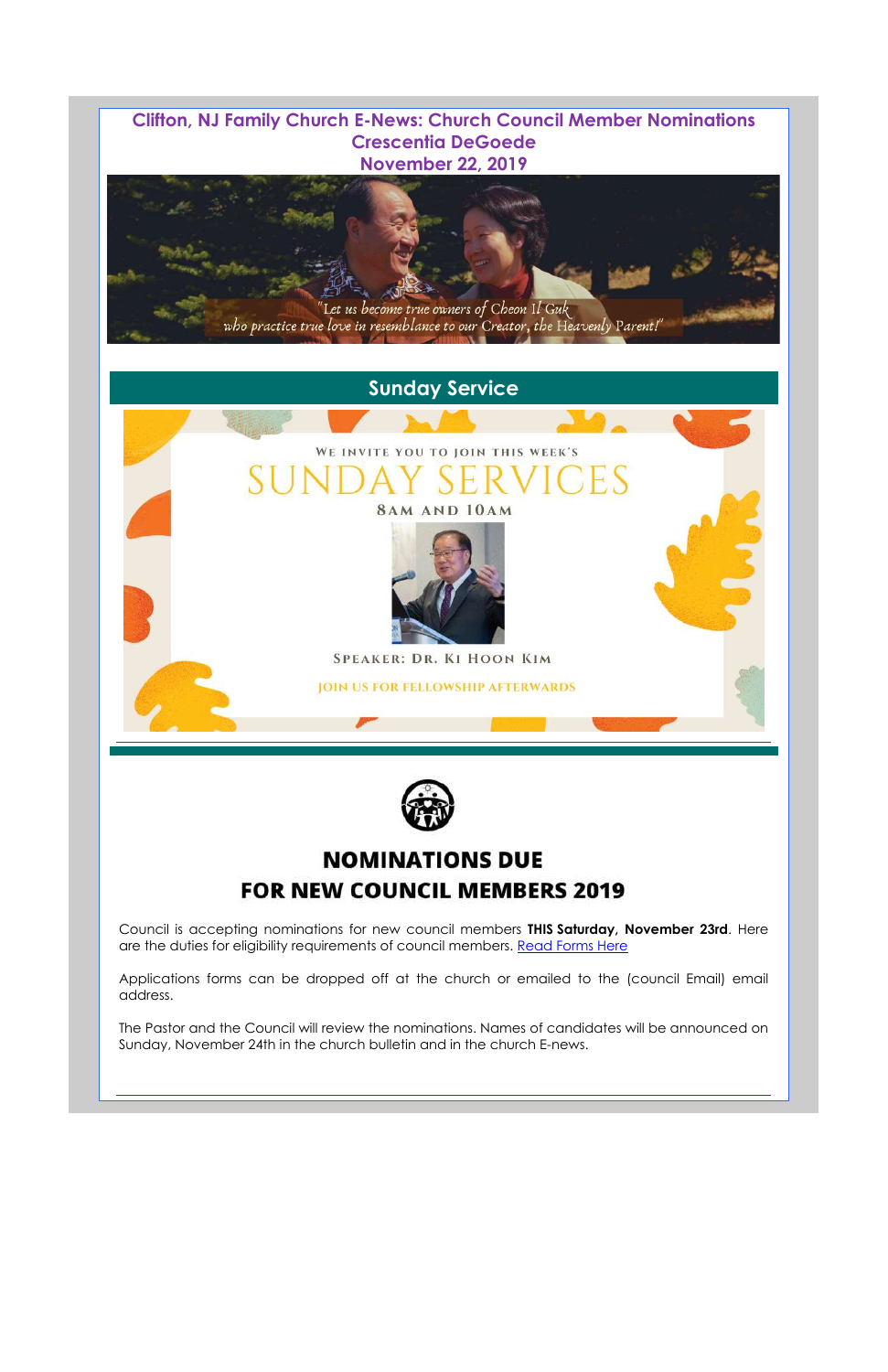#### **Zoom Meeting Details**

Join Zoom Meeting

Meeting ID: 781 820 439 Password: 744801

Dial by your location +1 646 558 8656 US (New York) +1 669 900 6833 US (San Jose) Meeting ID: 781 820 439 Find your local number: zoom,us/u/alBFMY1iR

One tap mobile

+16465588656,,781820439# US (New York)

+16699006833,,781820439# US (San Jose)

# **We Invite you to.**

# Daily Clifton Family Church Rally **Cond1t1on**

## **Announcements**

Every Day at 7am

PURPOSE: UNITE IN HEART AND SPIRIT TO SUPPORT THE PEACE STARTS WITH ME RALLY WITH TRUE MOTHER ON DEC. 28TH.

ON SATURDAYS, WE WILL MEET AT THE PRUDENTIAL CENTER TO PRAY AS PART OF THE CONDITION AT 7AM. EVERYONE IS WECLOME TO JOIN!

> **MEETING PLACE: CHAMPIONSHIP PLAZA**  232 MARKET STREET, NEWARK NJ 07011

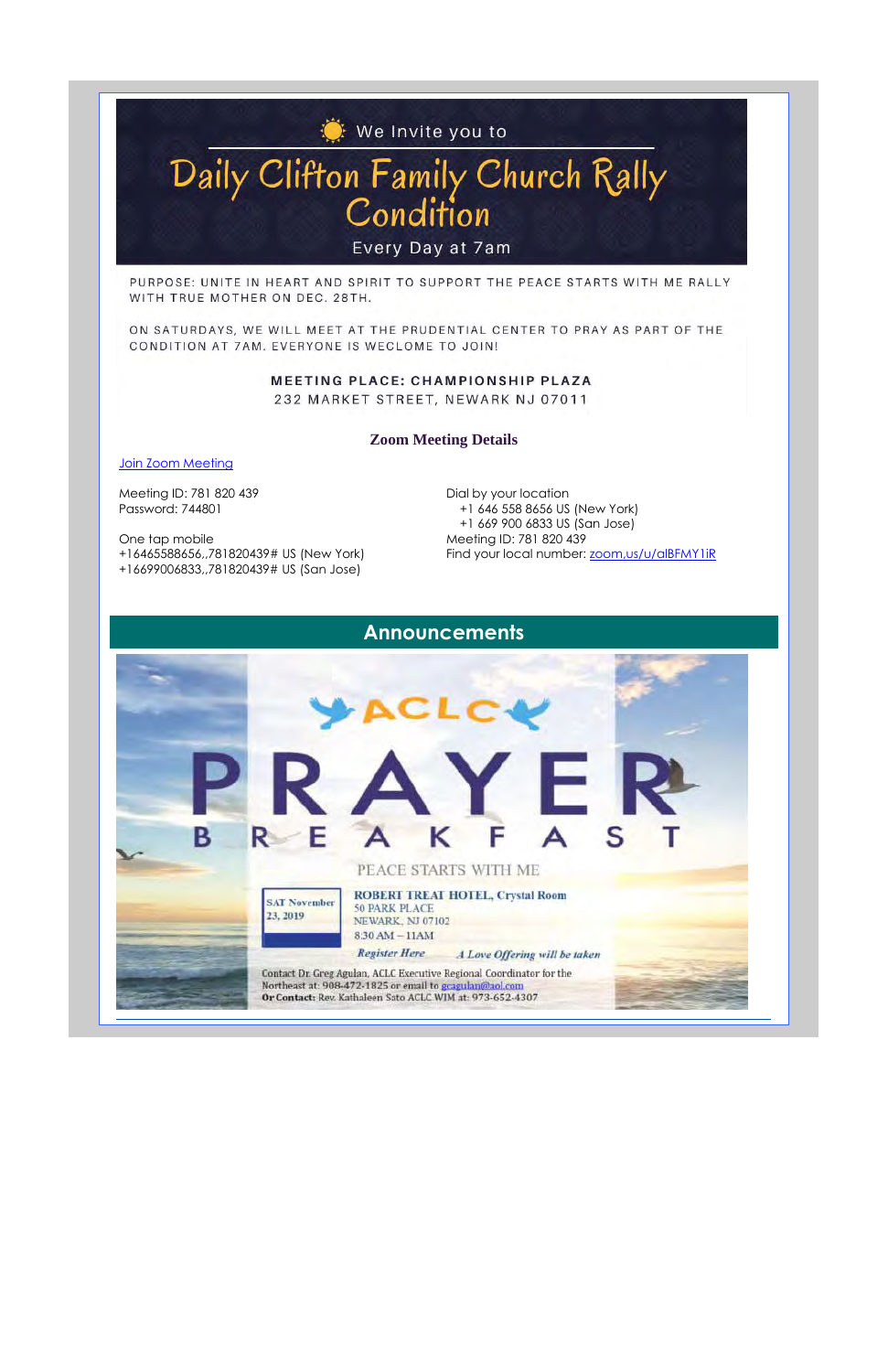# olunteers Needed for **Newark Turkey Give Aways**

Family Fed HQ is partnering with the Newark Mayor's office AND New Hope Baptist Church to give away thousands of turkeys for Thanksgiving! This is a major opportunity for us to support the city of Newark and prepare a foundation for the upcoming December Rally.

### **Dates and Time:**

Mon, Nov. 25 at 6am and/or Thurs. Nov. 28<sup>th</sup> at 9am **Location: (11/25) JFK Recreation Center, Newark** (11/28) New Hope Baptist Church, Newark Contact: Naria Gaarder, Volunteer Coordinator 845-514-3456

# **Register Here**

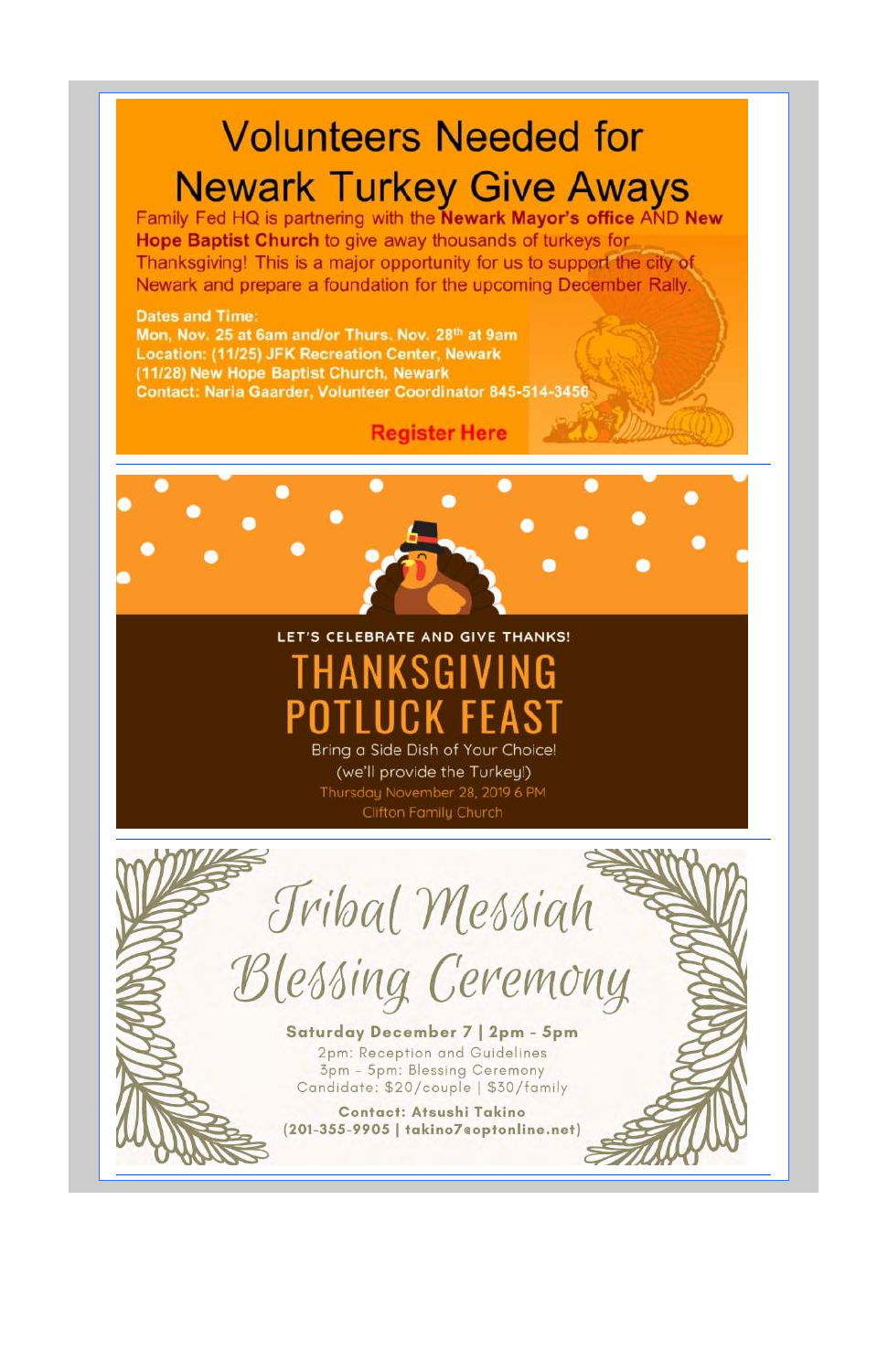DECEMBER 27, 2019 - JANUARY 1, 2020 | UTS IN BARRYTOWN, NY

Cost: Each participant costs \$200. On the registration form, you will be asked to either send a check or pay through Venmo. More details are on the registration form: Click Here

---- Registration Deadline: Friday, Dec. 20th at 11:59 PM

Please note that this includes the December 28th Rally with True Mother. You do not need to buy a separate ticket.

> Scholarships are Provided! For any information, please contact Yasutaka Ozawa

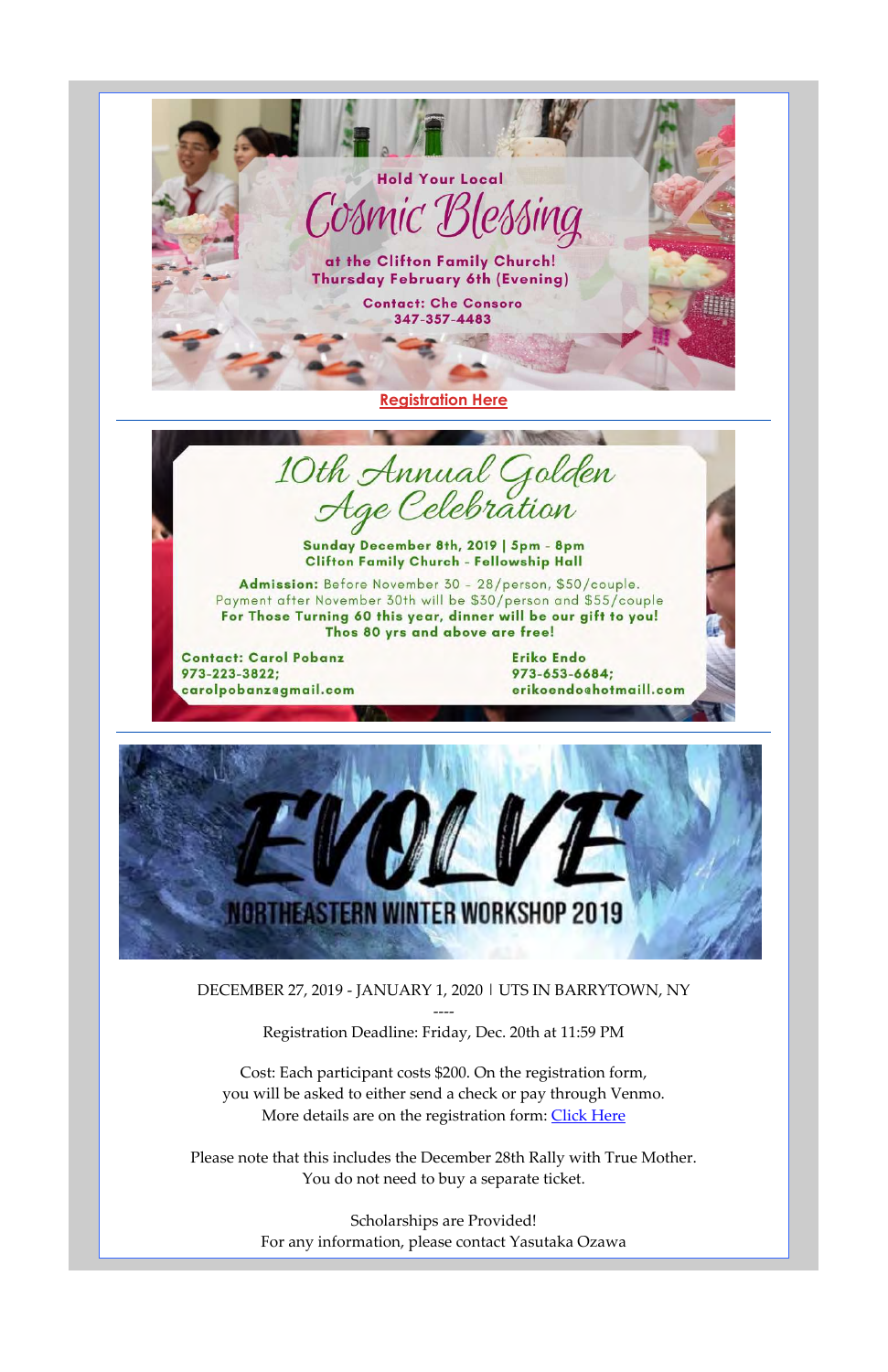### (yozawa95@ gmail,com)



**Peace Starts With Me Rally** Featuring True Mother | Prudential Center, Newark New Jersey

We invite you, your families and guests to attend a special event taking place at the Prudential Center in Newark, New Jersey on Saturday, December 28th! Come see the Mother of Peace with special guest speakers, performances and more! **For more information, please click here**.

You can pick up more vouchers and outreacher role card in the Fellowship Hall. If you are considering in working for outreach, please make sure to report to your coordinator. **If you need more flyers and postcards, you can download them for free here**.

Sundays | 11am Service | Register Here **Contact: Soin Alexander -** sundayschool78demott@ gmail,com

**NEW\*\*** There is also a new way to register! If you haven't picked up your own vouchers from your local church, you can register through here.

Any questions, contact: Naokimi Ushiroda - nushiroda@ unification,org



## **Weekly and Monthly Program**

**Heavenly Tribal Messiah Monthly Meeting:** Anyone Interested in Getting Involved with Tribal Messiah |Magnolia Room |Dec. 1 |12:30pm to 2:00pm **Contact: Atsushi Takino - 201-355-9905;** takino7@ optonline,net

**GO Program:** 7th Grade to 12th Grade | Saturdays | 5pm to 9pm **Contact: Yoshio Ishikawa -** godsownnj@ gmail,com

**Sunday School:** Pre-K to 7th Grade and Treasures of Heaven

**YUM:** 18 to 35 years old | 1st and 3rd Wednesdays Every month | 7:30pm to 9pm | Fellowship Hall |**Contact: Joe Leonard - 201-467-1915;** jpl14495@ yahoo,com

**DP Adult Sunday School:** All Ages who wants to Get Spiritual Norishment Conference Room | Every Sunday | 9:00am **Contact: Mr. Steve Sprague - 973-517-9693;** ssprague888@ yahoo,com